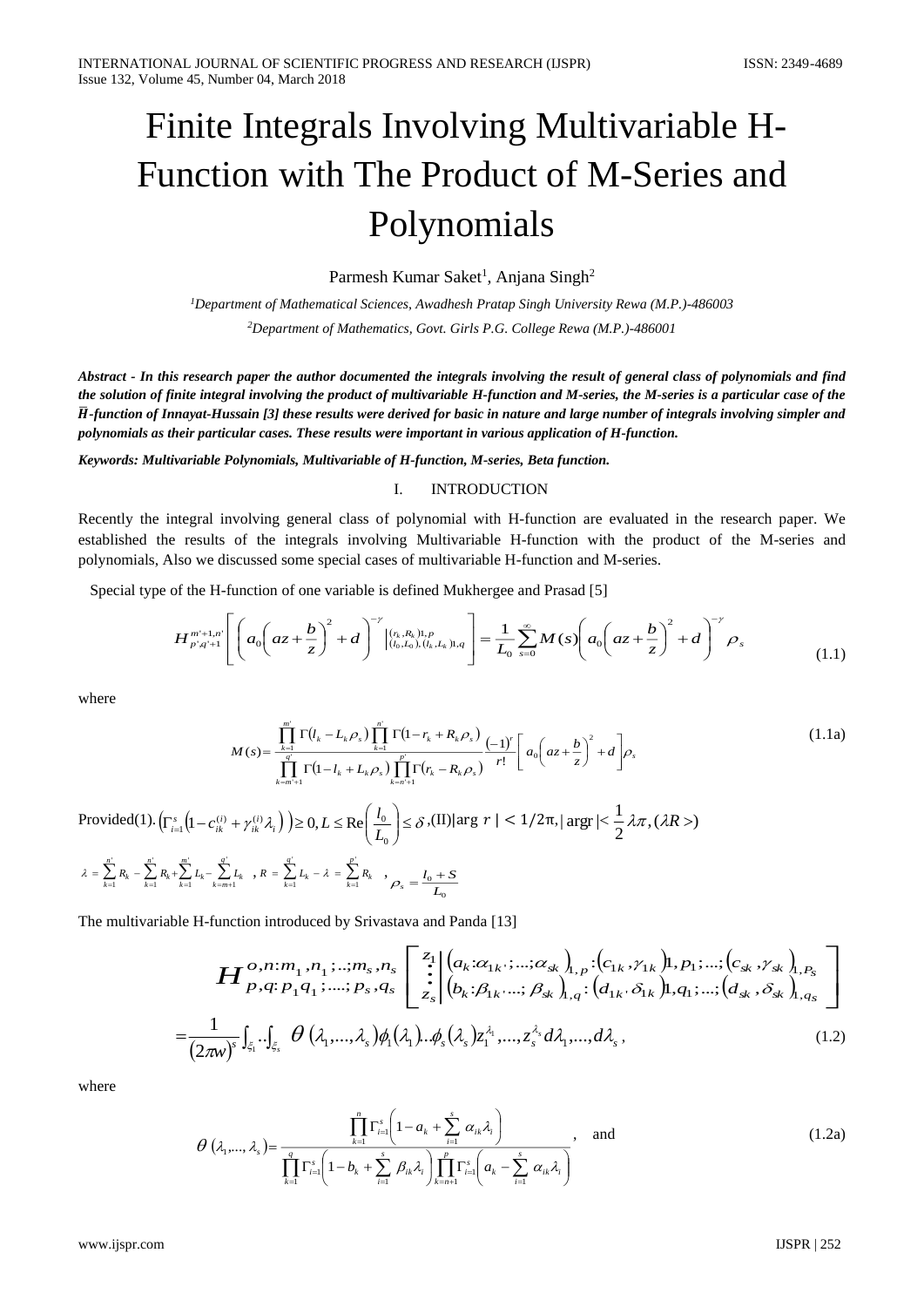INTERNATIONAL JOURNAL OF SCIENTIFIC PROGRESS AND RESEARCH (IJSPR) ISSN: 2349-4689 Issue 132, Volume 45, Number 04, March 2018

$$
\phi_i(\lambda_i) = \frac{\prod_{k=1}^{m_i} \Gamma_{i=1}^s (d_{ik} - \delta_{ik}\lambda_i) \prod_{k=1}^{n_i} \Gamma_{i=1}^s (1 - c_{ik} + \gamma_{ik}\lambda_i)}{\prod_{k=m_i+1}^{q_i} \Gamma_{i=1}^s (1 - d_{ik} + \delta_{ik}\lambda_i) \prod_{k=n_i+1}^{p_i} \Gamma_{i=1}^s (c_{ik} - \gamma_{ik}\lambda_i)},
$$
\n(1.2b)

Where n, p, q, m<sub>i</sub>, n<sub>i</sub>, p<sub>i</sub>, q<sub>i</sub>, i are none- negative integer. Such that  $0 \le n \le p, q \ge 0, 0 \le m_i \le q_i$  and

 $0 \le n_i \le p_i$ ,  $i = 1,...s$  .and  $\alpha_{ik}$ ,  $\beta_{ik}$ ,  $\gamma_{ik}$  and  $\delta_{ik}$  are all positive. The contour  $\xi_i$  lies in the complex plane  $\lambda_i$  is of mellin-Barnes type contours integral which start at the point  $\tau_i - \omega_{\infty}$  and go  $\tau_i + \omega_{\infty}$  with  $\tau_i \in (-\infty, \infty)$ . Such that all the poles of  $\Gamma_{i=1}^s \big(d_{ik} - \gamma_{ik} \lambda_i\big)$ ;  $i = 1, 2, \ldots s$  $\Gamma_{i=1}^{s} (d_{ik} - \gamma_{ik} \lambda_i); i = 1, 2, \dots s$  and  $\Gamma_{i=1}^{s} (1 - a_{ik} + \gamma_{ik} \lambda_i); k = 1, 2, \dots n$  are to the left of  $\xi_i$ .

$$
\nabla_{i} = \sum_{k=1}^{p} \alpha_{ik} + \sum_{k=1}^{p_{i}} \gamma_{ik} - \sum_{k=1}^{q} \beta_{ik} - \sum_{k=1}^{q_{i}} \delta_{ik} \le 0
$$
\n(1.2c)

$$
\mathfrak{R}_{i} = \sum_{k=1}^{n} \alpha_{ik} - \sum_{k=n+1}^{p} \alpha_{ik} + \sum_{k=1}^{q} \beta_{ik} + \sum_{k=1}^{n_{i}} \gamma_{ik} - \sum_{k=n_{i}+1}^{p_{i}} \gamma_{ik} + \sum_{k=1}^{m_{i}} \delta_{ik} - \sum_{k=m_{i}+1}^{q_{i}} \delta_{ik} > 0
$$
\n(1.2d)

It is assumed that the poles of of integrand of  $(1.2)$  are simpler under the condition  $(1.2d)$  the integrals in  $(1.2)$  converge absolutely [13] in the domain.

$$
\left|\arg(k_i)\right|\frac{\pi}{2} < \Re_i, \ i = 1, \dots s
$$

The M-series is particular case of the H-function of Innayat-Hussain [3]. It is special role in the application of fractional calculus operators and in the solution of multivariable H-function and polynomials. Manoj Sharma [9] given the definition of M-series.

$$
{}_{P}M_{Q}^{\varphi}[Z] = \sum_{s'=0}^{\infty} \frac{(a_{1})_{s'}; \dots; (a_{P})_{s'}}{(b_{1})_{s'}; \dots; (b_{Q})_{s'}} \frac{Z^{s'}}{\Gamma(\varphi s'+1)}
$$
(1.3)

$$
L(s^*) = \frac{\prod_{l=1}^P (a_l)_{s^*}}{\prod_{l=1}^Q (b_l)_{s^*}} \frac{Z^{s^*}}{\Gamma(\varphi s^* + 1)}
$$
(1.3a)

(a)  $\frac{1}{2}$ <br>
Where  $\ln p_1$ ,  $\ln p_2$  (1.4)  $\frac{1}{2}$ ,  $\ln p_1$  (b) is a controlled to the set of  $\ln p_2$  (1.3)<br>
Where  $\ln p_1$ ,  $\ln p_2$  a, i. are one regulate images, Such that  $0 \le n \le p_1 q \ge 0, 0 \le n_1 \le q_2$  and<br>  $0 \le n_1 \le p$ Here  $\varphi$   $\epsilon$ c, R $(\varphi)$  > 0 and  $(a_i)_{s'}$ ,  $(b_i)_{s'}$  are pochammer's symbols. The series [1.3] is defined when none of the denominator parameter  $(b_l)_{s_l}$   $l = 1, 2, \dots$ Q is a negative integer or zero. Series is interesting because this is a particular cases of  ${}_{P}F_{Q}$  hypergeometric function [9] and the Mittag-Leffter function [4] [L-1] when  $\varphi$ =1, in equation (1.3) then the series  $_{P}M_{Q}^{\varphi}[Z]$  becomes the generalized hypergeometric function see[9]

$$
{}_{P}M_{Q}^{1}[Z] = \sum_{s'=0}^{\infty} \frac{(a_{1})_{s'}; \dots; (a_{P})_{s'}}{(b_{1})_{s'}; \dots; (b_{Q})_{s'}} \frac{Z^{s'}}{\Gamma(s'+1)} = {}_{P}F_{Q}
$$
(1.3b)

$$
G(s') = \frac{\prod_{i=1}^{P} (a_i)_{s'}}{\prod_{l=1}^{Q} (b_l)_{s'}} \frac{Z^{s'}}{\Gamma(s'+1)}
$$
(1.3c)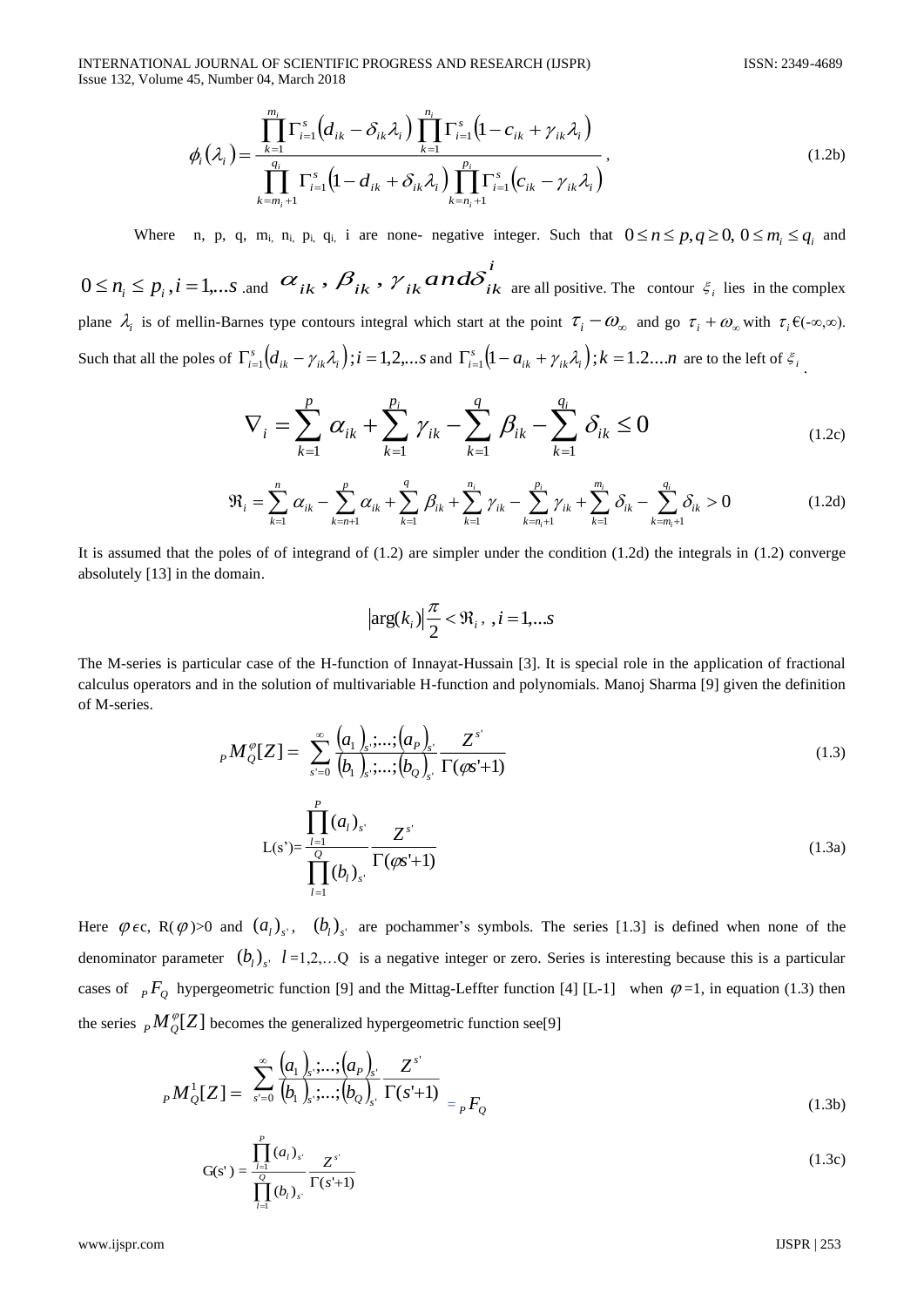[L-2] when in equation (1.3) there is no lower and upper parameters ( $_0M_0^1[z]$ ) or (P=Q=0) then the series is change to the Mittag-Leffter function [4]

$$
{}_{0}M^{\varphi}_{0}[\ldots;\ldots;z] = \sum_{s=0}^{\infty} \frac{Z^{s}}{\Gamma(\varphi s^{t}+1)} = E_{\varphi}\left[z\right]
$$
\n(1.3d)

$$
T(s') = \frac{Z^{s'}}{\Gamma(\varphi s' + 1)}
$$
(1.3e)

First class of multivariable polynomial given by Srivastava and Garg [12]

$$
S_n^{m_1,\dots,m_k}\left[y_1\ldots y_k\right] = \sum_{r_1,\dots,r_k=0}^{m_1r_1+\ldots m_kr_k\leq n} (-n)_{m_1r_1+\ldots+m_kr_k} A(n_1;r_1,\dots,r_k) \frac{y_1^{r_1}}{r_1!} \ldots \frac{y_k^{r_k}}{r_k!},
$$
\n(1.4)

The second class of multivariable polynomials introduced by Srivastava [16] is defined as follows.

$$
S_{n_1,\dots,n_k}^{m_1,\dots,m_k} [y_1,\dots,y_k] = \sum_{r_1=0}^{\left[n_1/m_1\right]} \dots, \sum_{r_k=0}^{\left[n_k/m_k\right]} (-n_1)_{m_1 r_1},\dots,(-n_k)_{m_k r_k}
$$

$$
A(n_1,r_1;\dots;n_k,r_k) \frac{y_1^{r_1}}{r_1!},\dots, \frac{y_k^{r_k}}{r_k!}
$$
(1.5)

Table integrals formulae given by Gradshteyin and Ryzhik [2]

$$
\int_{-1}^{1} (1 - \mu)^{u} (1 + \mu)^{v} d\mu = 2^{u+v+1} B(u+1, v+1), \tag{1.6}
$$

$$
B(u, v) = \frac{\Gamma(u)\Gamma(v)}{\Gamma(u+v)}
$$
\n(1.7)

$$
\int_0^{\infty} \left[ \left( az + \frac{b}{z} \right)^2 + d \right]^{-u-1} dz = \frac{\sqrt{\pi} \Gamma(u+1/2)}{2a(4ab+c)^{u+1/2} \Gamma(u+1)} \text{Re}(u) + \frac{1}{2} > 0 \tag{1.8}
$$

## II. RESULT AND DISCUSSION

**First integral** 

$$
\int_{-1}^{1} (1-\mu)^{\rho} (1+\mu)^{\sigma} S_{n_{1},...,n_{k}}^{m_{1},...,m_{k}} \Big[ y_{1}(1-\mu)^{m} (1+\mu)^{n},...,y_{k}(1-\mu)^{m_{k}} (1+\mu)^{n_{k}} \Big]_{P} M_{Q}^{\sigma} [Z(1-\mu)^{\mu} (1+\mu)^{\nu}] \times
$$
\n
$$
H_{P,q:P_{1}q_{1};...,P_{s},q_{s}}^{O,n:m_{1},n_{1};...,m_{s},n_{s}} \Bigg[ z_{1}(1-\mu)^{s_{1}} \Big( 1+\mu)^{h_{1}} \Big] (a_{k}:a_{1k},...,a_{sk})_{1,p}:[c_{1k},\gamma_{1k})1,p_{1};...,[c_{sk},\gamma_{sk})_{1,p_{s}} \Big] d\mu
$$
\n
$$
2^{\rho+\sigma+1} \sum_{r_{1}=0}^{[n_{1}/m_{1}]} \cdots \sum_{r_{k}=0}^{[n_{k}/m_{k}]} (-n_{1})_{m_{l}r_{1}},...,(-n_{k})_{m_{k}r_{k}} A(n_{1},r_{1};...,n_{k},r_{k}) \prod_{i=1}^{k} \frac{y_{i}^{r_{i}}}{r_{i}!} 2^{(u+v)s^{v}} \sum_{s^{i}}^{s_{s}} L(s^{i})
$$
\n
$$
2^{\sum_{i=1}^{k} [n_{i}/m_{i}]} \Bigg[ z_{1}2^{(s_{1}+h_{1})\lambda_{1}} \Bigg[ \Big(-\sigma-u s^{i} - \sum_{i=1}^{k} (m_{i}r_{i}),g_{1...,s} \Big) \Big(-\rho-v s^{i} - \sum_{i=1}^{k} (n_{i}r_{i}),h_{1...}h_{s} \Big) \Big(a_{j}:a_{1k},...,a_{sk})_{1,p};[c_{1k},\gamma_{1k})1,p_{1};...,[c_{sk},\gamma_{k})1,p_{k} \Big] z_{1}2^{(u+v)s^{v}} \sum_{r_{k}=0}^{S} L(s^{i})
$$
\n
$$
Z_{j}^{[m_{j}+n_{l}]1} H_{p+2,q+1}^{0,n+2} \Bigg[ z_{1}2^{(s_{1}+h_{1})\lambda_{1}} \Bigg[ \Big(-\sigma-u s^{i} - \sum_{i=1}^{k} (m_{i}
$$

 $(2.1)$ 

where  $m_i>0$  (i=1, ...s),  $n_i>0$  (i=1,..,s),  $h>0, g>0$  and  $g+h>0$ (not both are zero simultaneously). proof : Taking L.H.S of (2.1)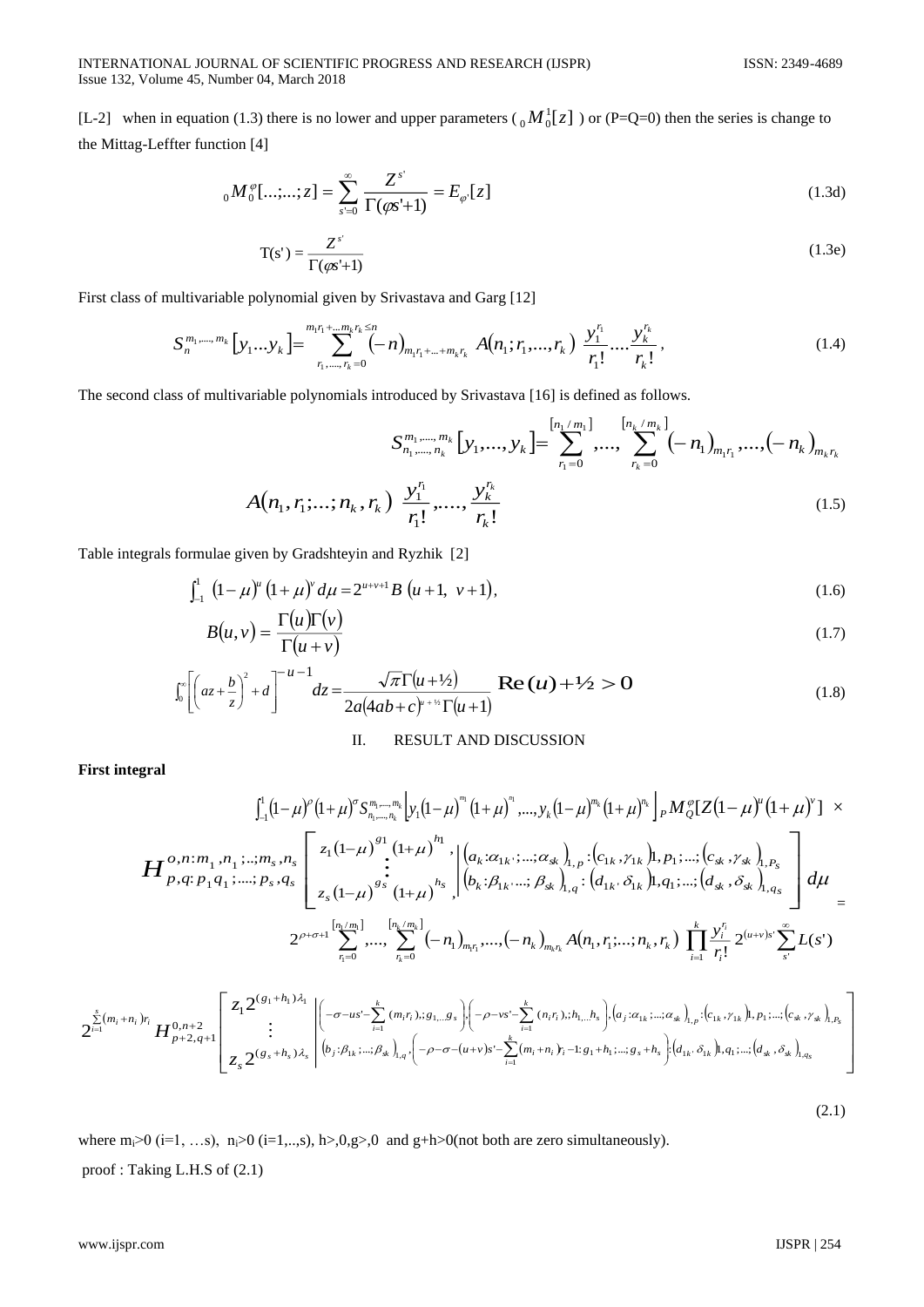INTERNATIONAL JOURNAL OF SCIENTIFIC PROGRESS AND RESEARCH (IJSPR) ISSN: 2349-4689 Issue 132, Volume 45, Number 04, March 2018

$$
H_{p,q;p_{1}q_{1};...,p_{s},q_{s}}^{\int_{-1}^{1} (1-\mu)^{\sigma} (1+\mu)^{\sigma} S_{n_{1},...,n_{k}}^{m_{1},...,m_{k}} \left[ y_{1}(1-\mu)^{m} (1+\mu)^{n_{1}},...,y_{k}(1-\mu)^{m_{k}} (1+\mu)^{n_{k}} \right]_{P} M_{Q}^{\sigma} [Z(1-\mu)^{u} (1+\mu)^{v}] \times
$$
  

$$
H_{p,q;p_{1}q_{1};...,p_{s},q_{s}}^{\sigma, n; m_{1},n_{1};...,m_{s},n_{s}} \left[ z_{1}(1-\mu)^{s_{1}} \left( 1+\mu \right)^{n_{1}} \left[ \left( a_{k}:\alpha_{1k};..., \alpha_{sk} \right)_{1,p}:\left( c_{1k},\gamma_{1k} \right) \right],p_{1};...;\left( c_{sk},\gamma_{sk} \right)_{1,p_{s}} \right] d\mu
$$
  

$$
z_{s}(1-\mu)^{s_{s}} \left[ z_{1}(1-\mu)^{s_{s}} \left( 1+\mu \right)^{n_{s}} \left| \left( b_{k}:\beta_{1k},..., \beta_{sk} \right)_{1,q}:\left( d_{1k},\delta_{1k} \right) \right],q_{1};...;\left( d_{sk},\delta_{sk} \right)_{1,q_{s}} \right] d\mu
$$

using (1.2), (1.3) and (1.5) and interchanging integration and summation

$$
\sum_{r_i=0}^{[n_i/m_i]} \cdots \sum_{r_k=0}^{[n_k/m_k]} \sum_{s=0}^{\infty} L(s^{\prime}) (-n_1)_{m_ir_1}, \ldots, (-n_k)_{m_k r_k} A(n_1, r_i; \ldots; n_k, r_k) \prod_{i=1}^k \frac{y_i^{r_i}}{r_i!} \times \n\frac{1}{(2\pi w)^s} \int_{\xi_1} \cdot \int_{\xi_r} \theta_i(\lambda_i, \ldots, \lambda_s) \phi_1(\lambda_i) \ldots \phi_s(\lambda_s) z_1^{\lambda_i}, \ldots, z_s^{\lambda_s} d\lambda_i, \ldots, d\lambda_s \times \n\int_{-1}^1 (1-\mu)^{\rho+us^+} \sum_{i=1}^k m_i r_i + \sum_{i=1}^s g_i \lambda_i (1+\mu)^{\sigma+vs^+} \sum_{i=1}^k n_i r_i + \sum_{i=1}^s h_i \lambda_i d\mu.
$$

Thus we evaluate the integral of the above equation with the help of integral (1.6) and solve the multivariable H-function on the basis of the definition of contour integral.

$$
\sum_{r_i=0}^{[n_i/m_i]} \cdots \sum_{r_k=0}^{[n_k/m_k]} \sum_{s=0}^{\infty} L(s')(-n_1)_{m_ir_i}, \dots, (-n_k)_{m_kr_k} A(n_1, r_i; \dots; n_k, r_k) \prod_{i=1}^k \frac{y_i^{r_i}}{r_i!} \times \sum_{i=1}^{\infty} (-r_i + \sigma + (u+v)s') \sum_{i=1}^k (m_i + n_i) r_i + \sum_{i=1}^s (g_i + h_i) \lambda_i + 1
$$
  

$$
\sum_{r_i=0}^{2^{k-1}} \sum_{s=0}^{\infty} \frac{(-1 - (-\rho + u s') \sum_{i=1}^k m_i r_i + \sum_{i=1}^s g_i \lambda_i) \Gamma(1 - (-\sigma + v s') \sum_{i=1}^k n_i r_i + \sum_{i=1}^s h_i \lambda_i) \prod_{k=1}^n \Gamma_{i=1}^s \left(1 - a_k + \sum_{i=1}^s \alpha_i \lambda_i\right)}{\prod_{k=1}^s \Gamma_{i=1}^s \left(1 - b_k + \sum_{i=1}^s \beta_i \lambda_i\right) \Gamma(1 - (-\rho - \sigma - (u+v)s') \sum_{i=1}^k (m_i + n_i) r_i - 1) + \sum_{i=1}^s (g_i + h_i) \lambda_i}
$$
  

$$
Z_1^{\lambda_i}, \dots, Z_s^{\lambda_s} d\lambda_1, \dots, d\lambda_s
$$

Using (1.2) in above equation, the right side of (2.1) will be found.

where  $m_i>0$  (i=1,...,s)  $n_i>0$  (i=1,...,s)  $h>0$ ; g>,0.

# **Second integral**

=

$$
\int_{-1}^{1} (1-x)^{n} (1+x)^{n} S_{n_{1}-n_{1}}^{m_{1}+n_{2}} [y_{1}(1-x)^{n} (1+x)^{n} \dots y_{n} (1-x)^{n} (1+x)^{n} \Bigg[ x_{n} \frac{1}{2} \sum_{i=1}^{n} (1-x)^{n} (1+x)^{n} \Bigg] x_{n} \frac{1}{2} \sum_{i=1}^{n} (1-x)^{n} (1+x)^{n} \Bigg[ \frac{1}{2} \sum_{i=1}^{n} (1-x)^{n} (1+x)^{n} \Bigg[ \frac{1}{2} \sum_{i=1}^{n} (1-x)^{n} (1+x)^{n} \Bigg[ \frac{1}{2} \sum_{i=1}^{n} (1-x)^{n} (1+x)^{n} \Bigg] x_{n} \frac{1}{2} \sum_{i=1}^{n} (1-x)^{n} (1+x)^{n} \Bigg[ \frac{1}{2} \sum_{i=1}^{n} (1-x)^{n} (1+x)^{n} \Bigg] x_{n} \frac{1}{2} \sum_{i=1}^{n} (1-x)^{n} (1+x)^{n} \Bigg[ \frac{1}{2} \sum_{i=1}^{n} (1-x)^{n} (1+x)^{n} \Bigg] x_{n} \frac{1}{2} \sum_{i=1}^{n} (1-x)^{n} (1+x)^{n} \Bigg[ \frac{1}{2} \sum_{i=1}^{n} (1-x)^{n} (1+x)^{n} \Bigg] x_{n} \frac{1}{2} \sum_{i=1}^{n} (1-x)^{n} (1+x)^{n} \Bigg] x_{n} \frac{1}{2} \sum_{i=1}^{n} (1-x)^{n} (1+x)^{n} \Bigg] x_{n} \frac{1}{2} \sum_{i=1}^{n} (1-x)^{n} (1+x)^{n} \Bigg[ \frac{1}{2} \sum_{i=1}^{n} (1-x)^{n} (1+x)^{n} \Bigg] x_{n} \frac{1}{2} \sum_{i=1}^{n} (1-x)^{n} (1+x)^{n} \Bigg] x_{n} \frac{1}{2} \sum_{i=1}^{n} (1-x)^{n} (1+x)^{n} \Bigg] x_{n} \frac{1}{2} \sum_{i=1}^{n} (1-x)^{n} (1+x)^{n} \Bigg] x
$$

(2.2)

Proof: to solve the above equation (2.2), instead of the second class of polynomials used in (2.1), we will solve the first type of polynomials in the same way by substituting the value of the first type of polynomial from equation (1.4) and get the right side of (2.2).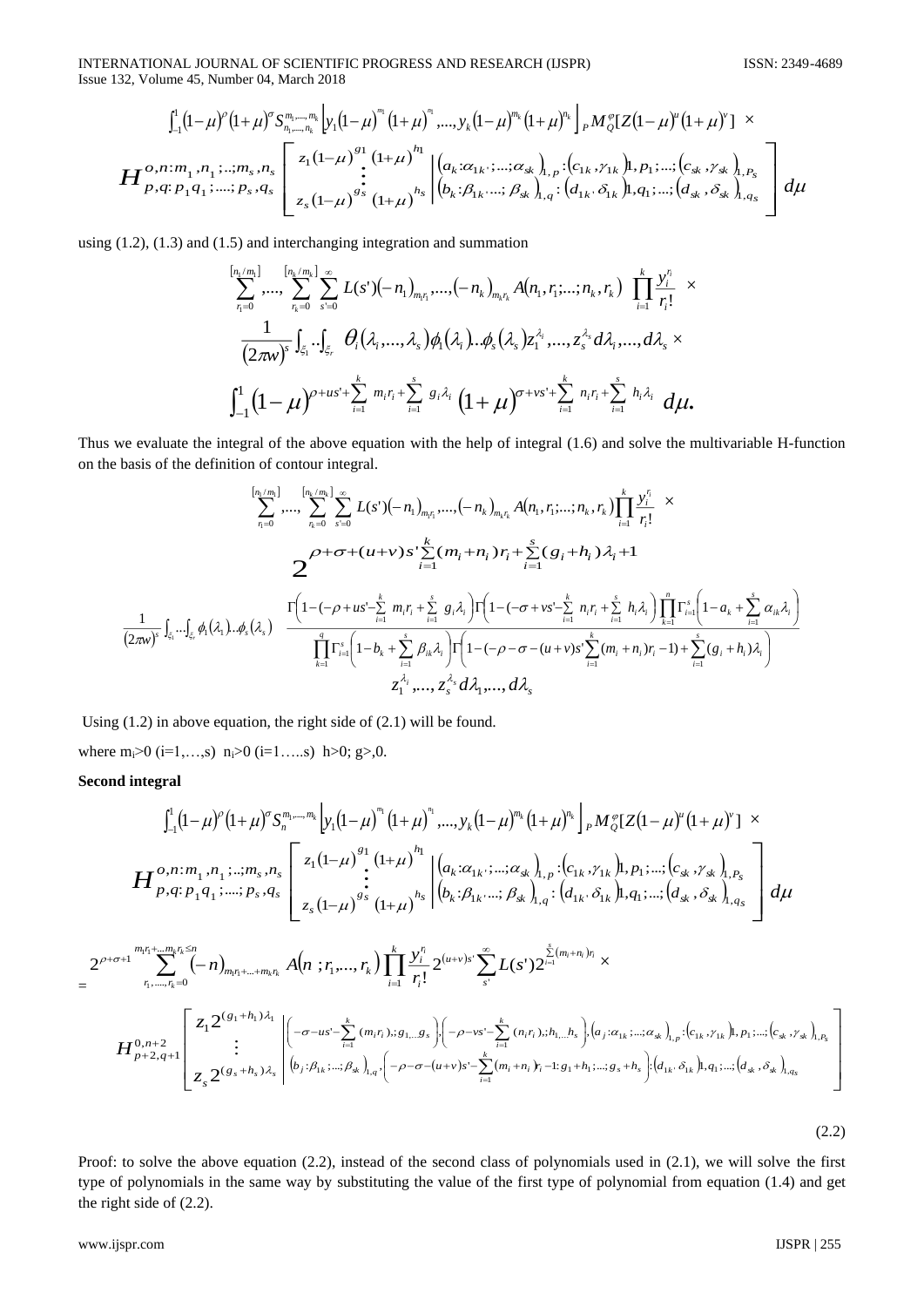Third integral

$$
\int_{0}^{\infty} \left[ \left( az + \frac{b}{z} \right)^{2} + d \right]^{-\theta-1} S_{n_{1},...,n_{k}}^{m_{1},...,m_{k}} \left[ y_{1} \left( az + \frac{b}{z} \right)^{2} + d \right]^{-m_{k}},..., \left[ y_{k} \left( az + \frac{b}{z} \right)^{2} + d \right]^{-m_{k}}
$$
\n
$$
\times H_{p',q'+1}^{m'+1,n'} \left[ \left[ a_{0} \left( az + \frac{b}{z} \right)^{2} + d \right]^{-\gamma} \left[ \left( r_{k}, R_{k} \right) \right]_{l}, p M_{0}^{\sigma} \left[ z \left( az + \frac{b}{z} \right)^{2} + d \right]^{-\gamma_{s}}
$$
\n
$$
H \left[ z_{1} \left( az + \frac{b}{z} \right)^{2} + d \right]^{-s_{1}},..., \left[ z_{s} \left( az + \frac{b}{z} \right)^{2} + d \right]^{-s_{s}} \right] dz
$$
\n
$$
= \frac{\sqrt{\pi} a_{0}^{-\gamma}}{2a L_{0} (4ab + d)^{p+\gamma n_{0}+\frac{1}{2}}} \sum_{n=0}^{\lfloor n_{1}, m_{1} \rfloor} \left[ \sum_{n=0}^{\lfloor n_{k}, m_{k} \rfloor} \sum_{n=0}^{\lfloor n_{k}, m_{k} \rfloor} \sum_{s=0}^{\lfloor n_{k}, m_{k} \rfloor} \sum_{s=0}^{\lfloor n_{k}, m_{k} \rfloor} \sum_{s=0}^{\lfloor n_{k}, m_{k} \rfloor} \left( -n_{1} \right)_{m_{k}r_{k}} A(n_{1}, r_{1};...,n_{k}, r_{k}) M(s) \rho_{s} L(s')
$$
\n
$$
\prod_{i=1}^{k} \frac{y_{i}^{r_{i}} (4ab + d)^{-\frac{k}{n+1}}}{r_{i}!} H_{p+1,q+1,D}^{0,n+1,A} \left[ z_{1} (4ab + d)^{-s_{1}} \left[ \left( y_{2} - \theta - \gamma - \eta_{s} s^{+} + \sum_{i=1}^{k} m_{i} k_{i}; s_{1},...,s_{s} \right) E : V \right]
$$
\n
$$
= \frac{\sqrt{\pi} a_{0}
$$

Where: E=  $(a_k:\!\alpha_{1k}:\!\dots:\!\alpha_{sk})_{1,p}$  , F=  $(b_j:\!\beta_{1k}:\!\dots:\!\beta_{sk})_{1,q}$ 

$$
\mathbf{V} = (c_{1k}, \gamma_{1k})\mathbf{l}, \, p_1; ...; (c_{sk}, \gamma_{sk})_{1, P_s}, \, \mathbf{W} = (d_{1k}, \delta_{1k})\mathbf{l}, \, q_1; ...; (d_{sk}, \delta_{sk})_{1, q_s}
$$

where  $A = m_1, n_1; ...; m_s, n_s,$   $D = p_1, q_1; ...; p_s, q_s$ 

Proof: Taking the left side of equation (2.3) and solving of results from (1.1), (1.2), (1.3), and (1.5) respectively, we get the following type of equation.

$$
\frac{a_0^{-y}}{L_0} \sum_{r_1=0}^{[n_1/m_1]} \cdots \sum_{r_k=0}^{[n_k/m_k]} \sum_{s=0}^{\infty} \sum_{s'=0}^{\infty} (-n_1)_{m_1r_1}, \ldots, (-n_k)_{m_kr_k} A(n_1, r_1; \ldots; n_k, r_k) M(s) \rho_s L(s')
$$
\n
$$
\prod_{i=1}^k \frac{y_i^{r_i}}{r_i!} \frac{1}{(2\pi w)^s} \int_{\xi_1} \cdots \int_{\xi_s} \theta_i(\lambda_i, \ldots, \lambda_s) \phi_1(\lambda_i) \ldots \phi_s(\lambda_s) z_1^{\lambda_i}, \ldots, z_s^{\lambda_s}
$$
\n
$$
\int_0^{\infty} \left[ \left( az + \frac{b}{z} \right)^2 + d \right]^{-(9+\gamma+n_g s' - \sum\limits_{i=1}^k (m_i, r_i) + \sum\limits_{i=1}^s s_i, \lambda_i) - 1} dz d\lambda_1, \ldots, d\lambda_s
$$

Where  $\lambda_i, \ldots, \lambda_s$  is represented for the variables of aforementioned Mellin-Barnes type contour integral of H-function. Now we evaluate the z-integral with the help of (1.8) and solve the resultant contour integral in terms of the multivariable H-function and M-series. We get the results for the other side of equation (2.3).

## III. SPECIAL CASES

Case- I: from the equation (1.3b)

$$
\begin{split}\n&\int_{-1}^{1} (1-\mu)^{\rho} (1+\mu)^{\sigma} S_{n_{1},...,n_{k}}^{m_{1},...,m_{k}} \Big| y_{1} (1-\mu)^{m_{1}} (1+\mu)^{n_{1}},...,y_{k} (1-\mu)^{m_{k}} (1+\mu)^{n_{k}} \Big|_{P} F_{Q} [z(1-\mu)^{\mu} (1+\mu)^{\nu}] \\
&= \boldsymbol{H}_{P,q;P_{1}q_{1}}^{O,n;m_{1},n_{1}};...,m_{s},n_{s} \Bigg[ z_{1} (1-\mu)^{s_{1}} \Big| (1+\mu)^{n_{1}} \Big| (a_{k} : \alpha_{1k},..., \alpha_{sk})_{1,p} : (c_{1k}, \gamma_{1k}) 1, p_{1};..., (c_{sk}, \gamma_{sk})_{1,p_{s}} \Big| \\\&\vdots \\ z_{s} (1-\mu)^{s_{s}} (1+\mu)^{n_{s}} \Big| (b_{k} : \beta_{1k},..., \beta_{sk})_{1,q} : (d_{1k}, \delta_{1k}) 1, q_{1};..., (d_{sk}, \delta_{sk})_{1,q_{s}} \Bigg] d\mu\n\end{split}
$$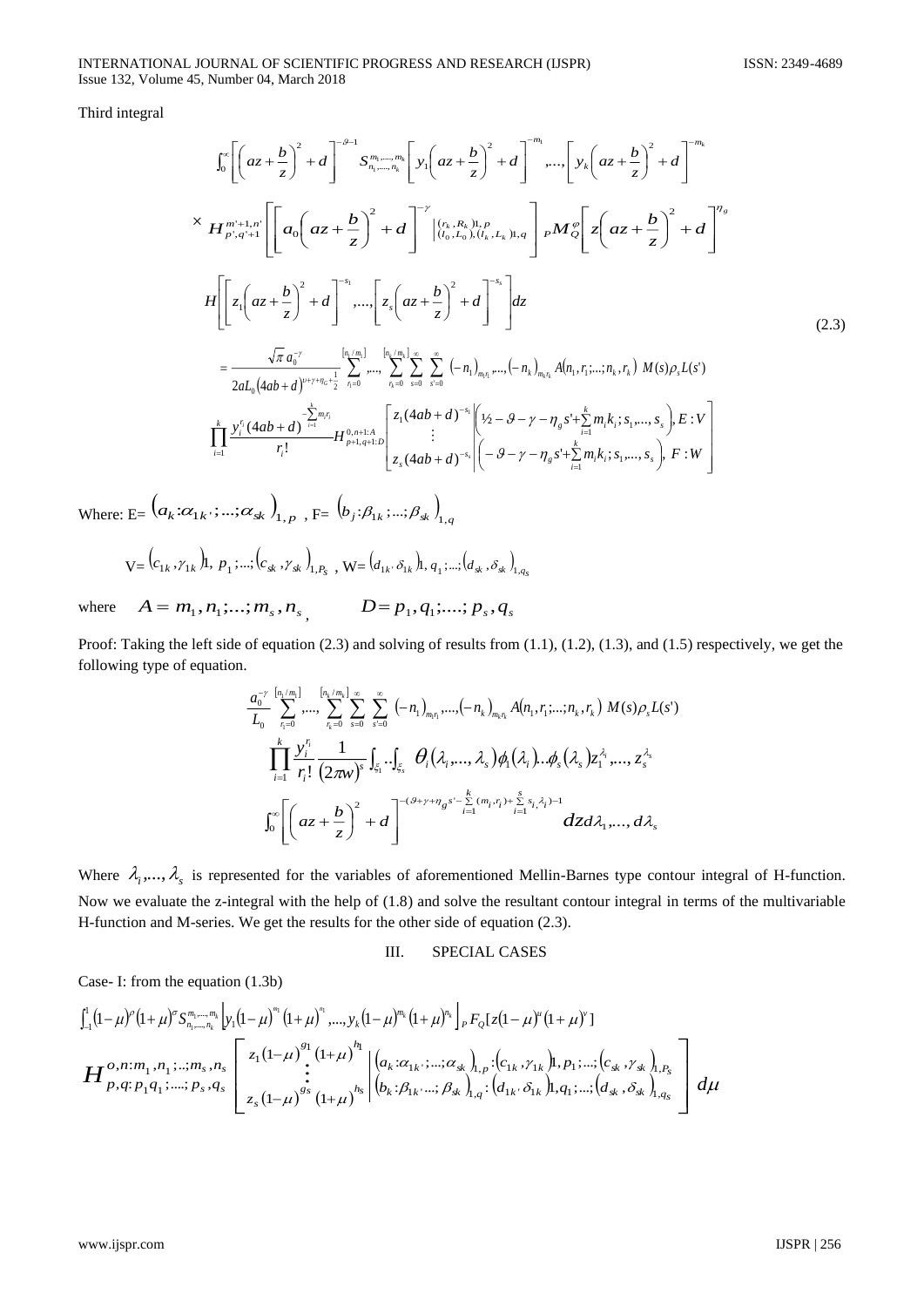$$
H_{p+2,q+1}^{0,n+2}\left[\sum_{\tau_{i}=0}^{2^{(p+\sigma_{+1})}\sum_{i=1}^{k}m_{i}}\cdots,\sum_{\tau_{k}=0}^{k}(-n_{1})_{m_{i}\tau_{i}}\cdots(-n_{k})_{m_{k}r_{k}}A(n_{1},r_{1};\ldots;n_{k},r_{k})\prod_{i=1}^{k}\frac{y_{i}^{r_{i}}}{r_{i}!}2^{(\mu+\nu)s}\sum_{s'}^{\infty}G(s')2^{\sum_{i=1}^{k}(m_{i}+n_{i})r_{i}}\right]
$$
\n
$$
H_{p+2,q+1}^{0,n+2}\left[\sum_{\tau_{s}=0}^{2^{(g_{1}+h_{1})\lambda_{i}}}\left|(-\sigma-\iota s'-\sum_{i=1}^{k}(m_{i}r_{i}),s_{1}\ldots,s_{s})\right|(-\rho-\nu s'-\sum_{i=1}^{k}(n_{i}r_{i}),s_{1}\ldots,s_{s})\cdot(a_{j}\alpha_{1k}\ldots,a_{k})_{1,p}\cdot(c_{1k},r_{1k})1,p_{1}\ldots,(c_{s},r_{s})_{1,p_{s}}\right]
$$
\n
$$
z_{s}2^{(g_{s}+h_{s})\lambda_{s}}\left|b_{j}\cdot\beta_{1k}\ldots,\beta_{s}\right|_{1,q}\cdot\left(-\rho-\sigma-(u+\nu)s'-\sum_{i=1}^{k}(m_{i}+n_{i})r_{i}-1:s_{1}+h_{1}\ldots,s_{s}+h_{s}\right)\cdot(d_{1k}\cdot\delta_{1k})1,q_{1}\ldots,(d_{s},\delta_{s})1_{1,q_{s}}\right]
$$
\n(3.1)

Where

$$
G(s') = \frac{\prod_{i=1}^{s} (a_i)_{s'}}{\prod_{i=1}^{o} (b_i)_{s'}} \frac{Z^{s'}}{\Gamma(s'+1)}
$$

Case- II. from the equation from (1.3d)

$$
H_{p,q;p_{1},...,p_{s},q_{s}}^{0}|_{\mathcal{I}_{-1}}^{1}(\mathbf{1}-\mu)^{p}(\mathbf{1}+\mu)^{\sigma_{s_{m_{1},...,m_{s}}}}|\mathbf{y}_{1}(\mathbf{1}-\mu)^{m_{1}}(\mathbf{1}+\mu)^{n_{1}},...,,\mathbf{y}_{k}(\mathbf{1}-\mu)^{m_{k}}(\mathbf{1}+\mu)^{n_{k}}\right] = E_{\varphi}\left[z_{1}(\mathbf{1}-\mu)^{e}(\mathbf{1}+\mu)^{v}\right]
$$
\n
$$
H_{p,q;p_{1}q_{1},...,;p_{s},q_{s}}^{0}|_{\mathcal{I}_{s}}\left[z_{1}(\mathbf{1}-\mu)^{g_{1}}(\mathbf{1}+\mu)^{h_{1}}\right|\left(a_{k}:\alpha_{1k};...;\alpha_{sk}\right)_{l,p};\left(c_{1k},\gamma_{1k}\right)|_{l,p_{1},...,}(\mathbf{c}_{sk},\gamma_{sk})_{l,p_{s}}\right]d\mu
$$
\n
$$
= \frac{2^{2^{j+\sigma+1}}\sum_{n=0}^{\lfloor n_{1}/m_{1}\rfloor} \cdots \sum_{n=0}^{\lfloor n_{k}/m_{k}\rfloor} (-n_{1})_{m_{1}n} \cdots (-n_{k})_{m_{k}n} A(n_{1},r_{1},...,n_{k},r_{k}) \prod_{i=1}^{k} \frac{\mathbf{y}_{i}^{r_{i}}}{r_{i}!} 2^{(\mu_{i}+v_{j})s} \sum_{s}^{s} \mathbf{T}(s^{r}) 2^{\frac{s}{\mu_{s}}(m_{i}+n_{i})r_{i}}}{\prod_{j=1}^{m_{j},m_{j}} \sum_{r_{j}}^{m_{j}} \sum_{s}^{m_{j}} \mathbf{T}(s^{r}) 2^{\frac{s}{\mu_{s}}(m_{i}+n_{i})r_{i}}}
$$
\n
$$
H_{p+2,q+1}^{0,n+2}\left[\sum_{n=0}^{j} \frac{2^{(g_{1}+h_{1})\lambda_{q}}}{\prod_{j=1}^{j} \sum_{r_{j}} \left| \left(-\sigma - us^{r} \sum_{i=1}^{k} (m_{i}r_{i}),g_{1}...g_{s}\right) \left| \left(-\rho - vs^{r} \sum_{i=1}^{k} (n_{i}
$$

Case –III First of all the second class of polynomials convert to the first class in (2.3) , after which convert  $S^{m_1, ..., m_k}_{n_1, ..., n_k}$   $[y_1, ..., y_k]$  $\sum_{k=1}^{\infty}$  ,  $\sum_{k=1}^{\infty}$  ,  $\sum_{k=1}^{\infty}$ ,...., 1  $\left[ y_1, \ldots, y_k \right]$   $\left[ y_1, \ldots, y_k \right]$  in to  $S_n^m \left[ y_1 \right]$  $\binom{m}{n}$  then the multivariable polynomial is found in the form of k in first class of polynomial i.e  $A(n_1,r_1;...;n_k,r_k)=A_1(n_1,r_1);...;A_k(n_k,r_k)$  as well as in (2.3) we take m, n, p, q =0 ,  $\alpha_{ik},\beta_{ik},c_{ik},d_{ik}=1$ and (1.3d) we acquire

$$
\int_{0}^{\infty} \left[ \left( az + \frac{b}{z} \right)^{2} + d \right]^{-\theta-1} \prod_{i=1}^{k} S_{n_{i}}^{m_{i}} \left[ y_{i} \left( az + \frac{b}{z} \right)^{2} + d \right]^{-mi} \times H_{p^{i}q^{i+1}}^{m^{i+1},n^{i}} \left[ \left[ a_{0} \left( az + \frac{b}{z} \right)^{2} + d \right]^{-\gamma} \left( \frac{(r_{k}, R_{k})! \cdot p_{k}}{(l_{0}, L_{0}), (l_{k}, L_{k})! \cdot q} \right] E \varphi[z] \right]
$$
\n
$$
H_{p_{1},q_{1}}^{m_{1}n_{1}} \left[ z_{1} \left( az + \frac{b}{z} \right)^{2} + d \right]^{-s_{1}}, \dots, H_{p_{s},q_{s}}^{m_{s},n_{s}} \left[ z_{s} \left( az + \frac{b}{z} \right)^{2} + d \right]^{-s_{s}} \right] dz
$$
\n
$$
= \frac{\sqrt{\pi} a_{0}^{-\gamma}}{2a_{0} \left( 4ab + d \right)^{\nu+\gamma+\eta} a_{0}^{-\nu + \frac{1}{2}} \prod_{i=1}^{k} \sum_{j=1}^{\left[ n_{k}/m_{k} \right] \cdot \infty} \sum_{s=0}^{\infty} \sum_{s=0}^{\infty} (-n_{i})_{m_{i}n_{i}} A_{i} (n_{i}, r_{i}) \frac{y_{i}^{n} (4ab + d)^{\frac{1}{n-1}}}{r_{i}!} T(s^{\prime}) \rho_{s} M(s)
$$
\n
$$
H_{1,1:D}^{0,1:A} \left[ z_{1} (4ab + d)^{-s_{1}} \left( \frac{1}{2} - \theta - \gamma - \eta_{s} s^{1} + \sum_{i=1}^{k} m_{i}k_{i}; s_{1}, \dots, s_{s} \right), E : V \right]
$$
\n
$$
z_{s} (4ab + d)^{-s_{s}} \left[ -\theta - \gamma - \eta_{s} s^{1} + \sum_{i=1}^{k} m_{i}k_{i}; s_{1}, \dots, s_{s} \right), F : W \right]
$$
\n(3.3)

See  $T(s')$  in (1.3e)

Case- IV Provided the position related to that of equation (2.3) with  $m = n' = p' = q' = 0$  and

$$
^{-\gamma}=1,\mathrm{L}_{0}=1,\alpha_{ik},\beta_{ik},c_{ik},d_{ik}=1
$$